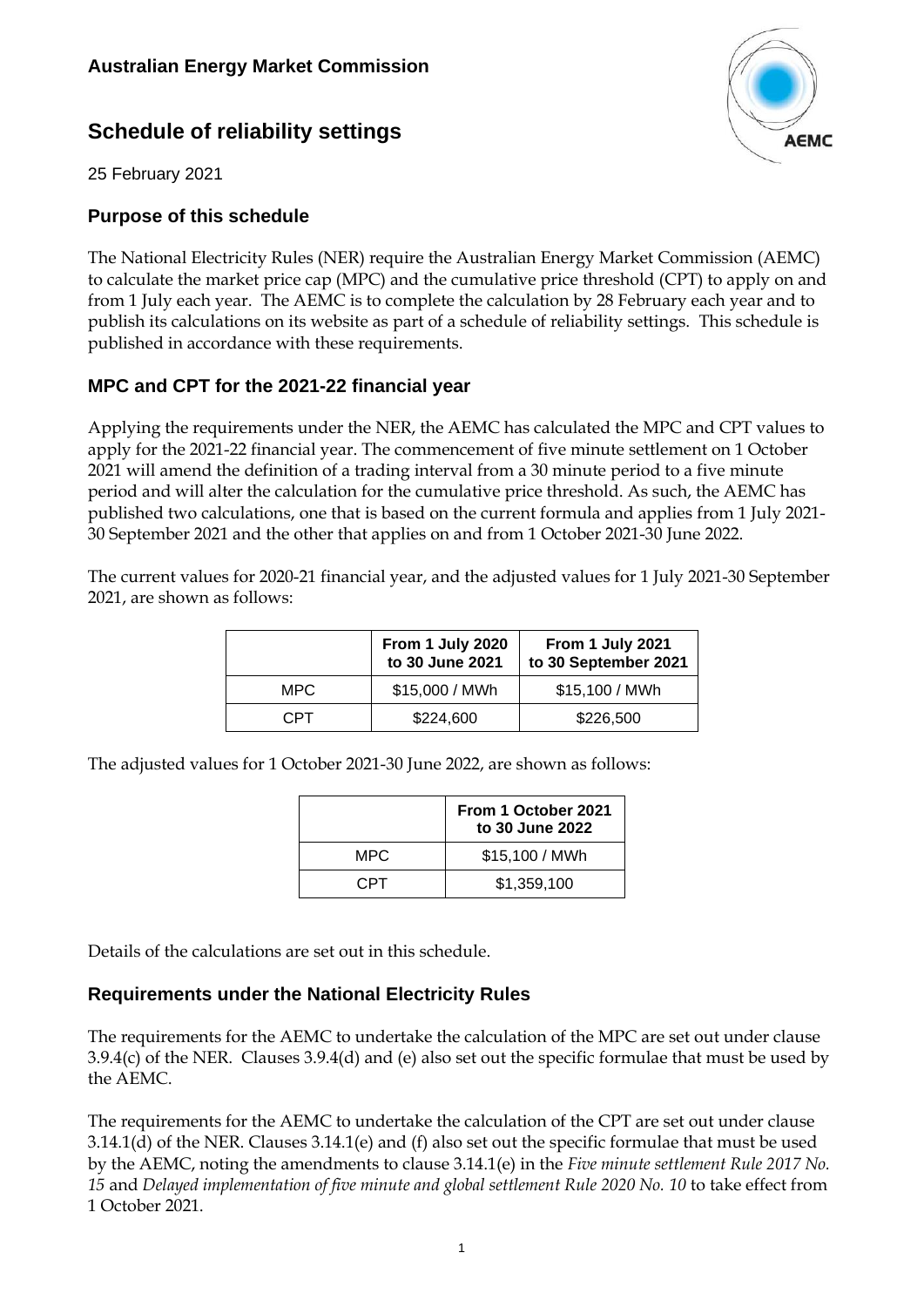### **Calculation of the MPC**

The method and formula with which the MPC is to be indexed is set out under clauses 3.9.4(d) and (e) of the NER. The AEMC's calculation, in accordance with these provisions, is outlined below.

In accordance with information published by the ABS, the Reliability Settings Index values are:<sup>1</sup>

|                | Year c<br>(2020) | Year b<br>(2010) |
|----------------|------------------|------------------|
| Q1             | 116.6            | 95.2             |
| $\mathbf{Q}_2$ | 114.4            | 95.8             |
| $\mathsf{Q}_3$ | 116.2            | 96.5             |
| Q4             | 117.2            | 96.9             |
| <b>Sum</b>     | 464.4            | 384.4            |

The following formula is used to calculate the MPC:

$$
MPC^{x} = BV^{MPC} \times \frac{(Q_1^c + Q_2^c + Q_3^c + Q_4^c)}{(Q_1^b + Q_2^b + Q_3^b + Q_4^b)}
$$

Where:

*MPC* is the market price cap in dollars per MWh

*x* is the financial year for which the MPC is being calculated, which in this case is the 2021-22 financial year

*BVMPC* is \$12,500/MWh (being the value of the market price cap prior to 1 July 2012)

 $Q_1$  to  $Q_4$  are the values of the Reliability Settings Index<sup>2</sup> for each of the four quarters of years *c* and *b* (as the case may be) as at five months before the start of year *x*

*c* is the calendar year commencing 18 months before the start of year x, which in this case is calendar year 2020

*b* is the calendar year 2010

Clause 3.9.4(e)(1) of the NER also requires the calculated MPC value to be rounded to the nearest \$100/MWh.

<sup>1</sup> Full details of the ABS data are set out in Attachment 1.

<sup>2</sup> In accordance with clause 3.9.4(d) of the NER, the Reliability Settings Index is the All groups, Australia Consumer Price Index (CPI) found at Index Numbers, All groups, Australia, in Tables 1 and 2 of the CPI, Australia, published by the Australian Bureau of Statistics (ABS) for the relevant quarter, except where that index ceases to be published or is substantially changed, in which case the Reliability Settings Index will be such other index as is determined by the AEMC as suitable.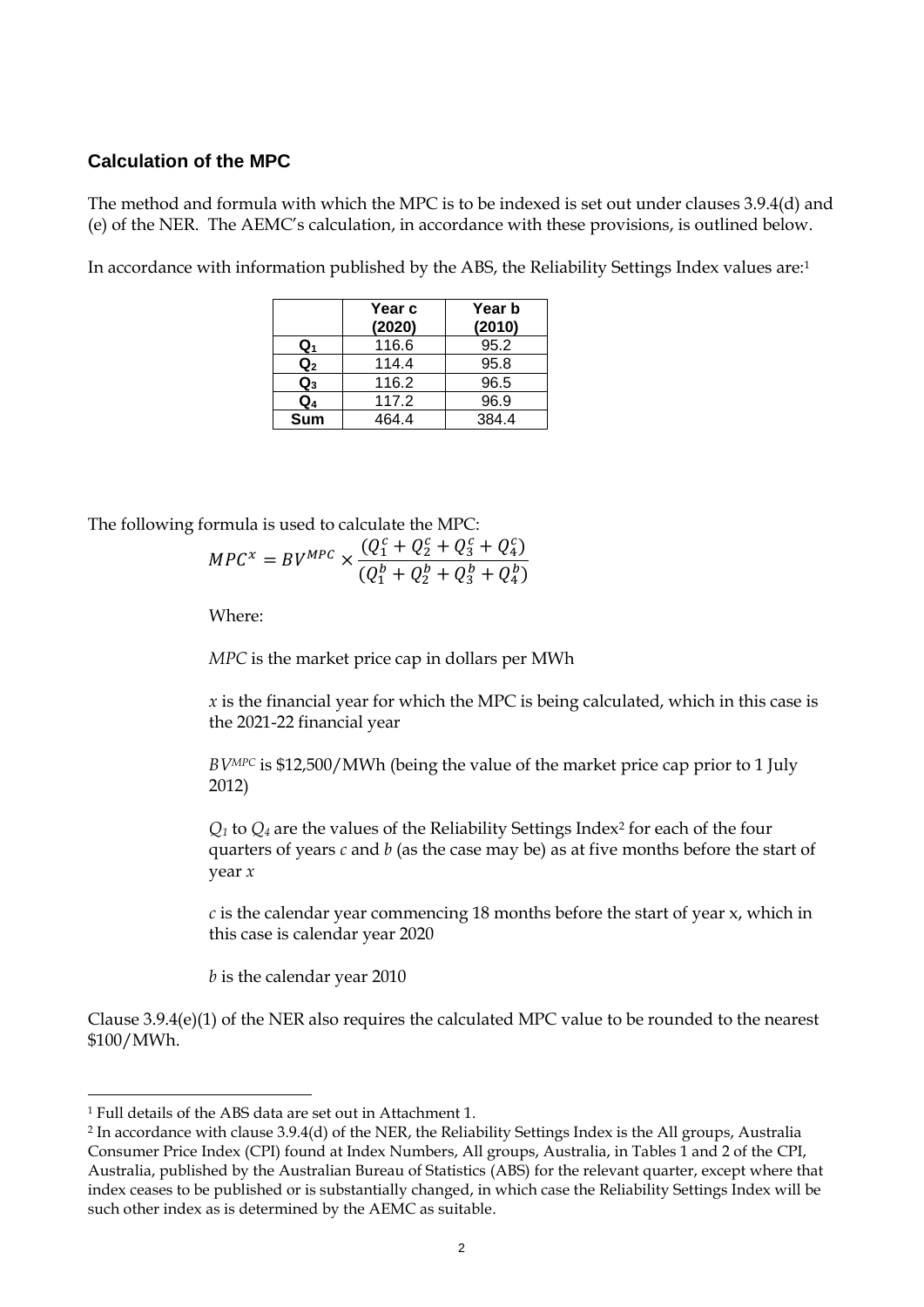Applying these values and requirements, the MPC for 2021-22 is:3

 $MPC^{2021-22}$  = \$12,500/MWh  $\times \frac{464.4}{384.4}$ 384.4

= \$15,101.46/MWh (rounded to two decimal points)

 $= $15,100/MWh$  (rounded to the nearest \$100/MWh)

### **Calculation of the CPT**

The method and formula with which the CPT is to be indexed is set out under clauses 3.14.1(e) and (f) of the NER. AEMC's calculation in accordance with these provisions is outlined below.

In accordance with information published by the ABS, the Reliability Settings Index values are:<sup>4</sup>

|                           | Year c<br>(2020) | Year b<br>(2010) |
|---------------------------|------------------|------------------|
| Q1                        | 116.6            | 95.2             |
| $\overline{\mathsf{Q}}_2$ | 114.4            | 95.8             |
| $Q_3$                     | 116.2            | 96.5             |
| $Q_4$                     | 117.2            | 96.9             |
| <b>Sum</b>                | 464.4            | 384.4            |

The following formula is used to calculate the CPT:

$$
CPT^{x} = BV^{CPT} \times \frac{(Q_1^c + Q_2^c + Q_3^c + Q_4^c)}{(Q_1^b + Q_2^b + Q_3^b + Q_4^b)}
$$

Where:

*CPT* is the cumulative price threshold in dollars

*x* is the financial year for which the CPT is being calculated, which in this case is the 2021-22 financial year

*BVCPT* is:

- \$187,500 under the current Rules to apply until 30 September 2021 (being the value of the cumulative price threshold prior to 1 July 2012), and
- \$1,125,000 under the Rules to apply from the commencement of five minute settlement on 1 October 2021 (being 6 times the value of the cumulative price threshold prior to 1 July 2012 calculated on a 30-minute basis). 5

 $3$  Clause 3.9.4(e)(2) of the NER requires that, if the MPC calculated under this clause for year x is less than the MPC for the preceding year (year  $x - 1$ ), then the MPC for year x will be the value of the MPC for year  $x - 1$ . In this case, as the calculated value of \$15,100/MWh is greater than MPC2020-21 (ie, \$15,000/MWh), MPC2021-22 is \$15,100/MWh.

<sup>4</sup> Full details of the ABS data are set out in Attachment 1.

<sup>5</sup> In accordance with the amendments to clause 3.14.1(e) of the NER for the *Five minute settlement Rule 2017 No. 15* and *Delayed implementation of five minute and global settlement Rule 2020 No. 10.*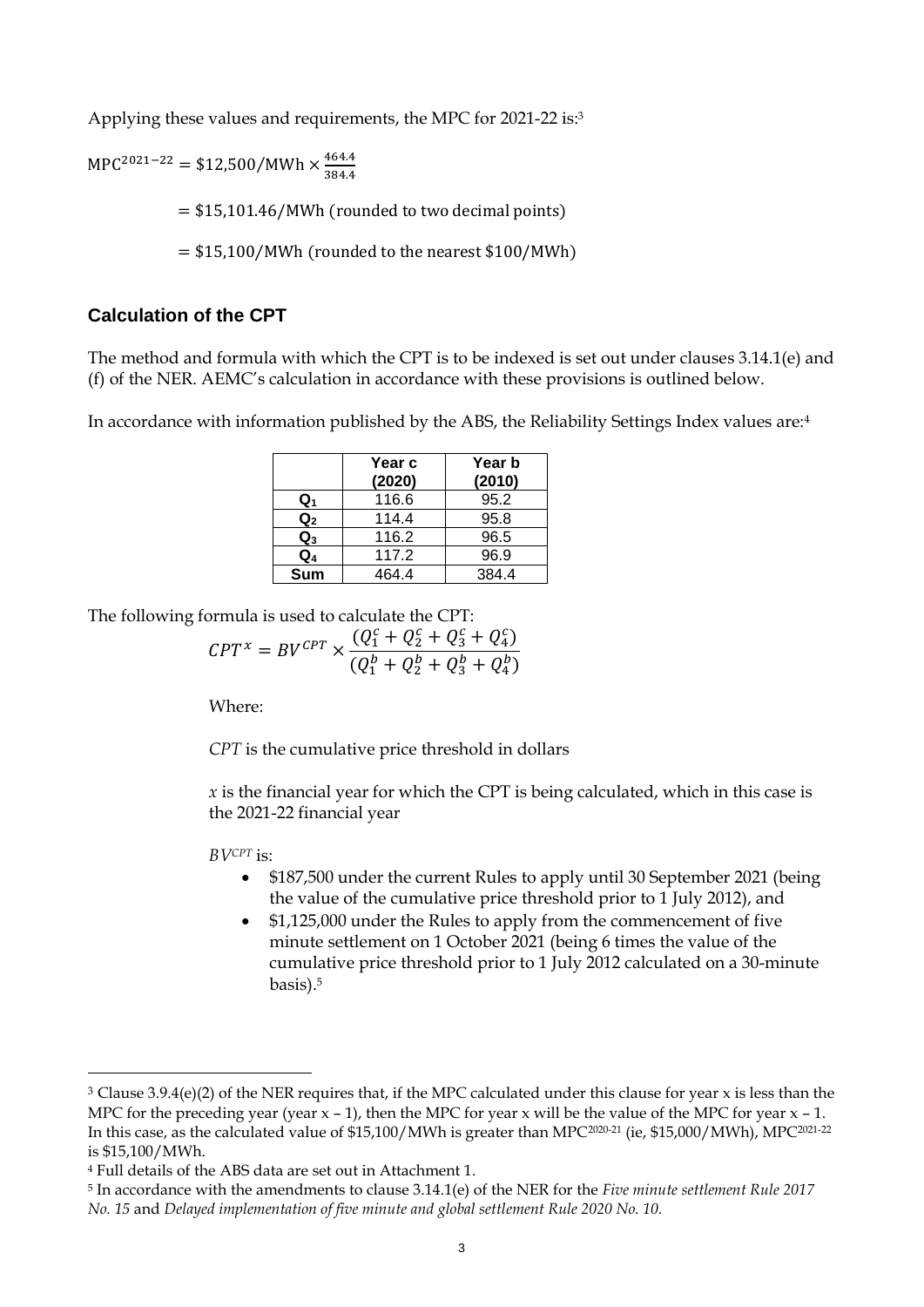$Q_1$  to  $Q_4$  are the values of the Reliability Settings Index<sup>6</sup> for each of the four quarters of years *c* and *b* (as the case may be) as at five months before the start of year *x*, which are the same as those for the MPC calculation above

*c* is the calendar year commencing 18 months before the start of year x, which in this case is calendar year 2020

*b* is the calendar year 2010

Clause  $3.14.1(f)(1)$  of the NER also requires the calculated CPT value to be rounded to the nearest \$100.

Applying these values and requirements, the CPT to apply from 1 July 2021-30 September 2021 is: 7

 $CPT^{2021-22} = $187,500 \times \frac{464.4}{324.4}$ 384.4

 $= $226,521.85$  (rounded to two decimal points)

 $=$  \$226,500 (rounded to the nearest \$100)

Applying these values and requirements, the CPT to apply from 1 October 2021-30 June 2022 is:<sup>8</sup>

 $CPT^{2021-22} = $1,125,000 \times \frac{464.4}{324.4}$ 384.4

 $= $1,359,131.11$  (rounded to two decimal points)

 $=$  \$1,359,100 (rounded to the nearest \$100)

<sup>6</sup> In accordance with clause 3.14.1(e) of the NER, the Reliability Settings Index is the All groups, Australia CPI found at Index Numbers, All groups, Australia, in Tables 1 and 2 of the CPI, Australia, published by the ABS for the relevant quarter, except where that index ceases to be published or is substantially changed, in which case the Reliability Settings Index will be such other index as is determined by the AEMC as suitable. <sup>7</sup> Clause 3.14.1(f)(2) of the NER requires that, if the CPT calculated under NER clause 3.14.1(e) for year x is less than the CPT calculated under this clause for year x – 1, then the CPT for year x will be the value of the CPT for year  $x - 1$ . In this case, as the calculated value of \$226,500 is greater than CPT<sup>2020-21</sup> with BV<sup>CPT</sup> of \$187,500 (i.e. \$224,600), CPT2021-22 is \$226,500 for 1 July 2021-30 September 2021.

<sup>&</sup>lt;sup>8</sup> Clause 3.14.1(f)(2) of the NER requires that, if the CPT calculated under NER clause 3.14.1(e) for year x is less than the CPT calculated under this clause for year x – 1, then the CPT for year x will be the value of the CPT for year  $x - 1$ . In this case, as the calculated value of \$1,359,100 is greater than CPT<sup>2020-21</sup> with BV<sup>CPT</sup> of \$1,125,000 (i.e. \$1,347,700), CPT2021-22 is \$1,359,100 for 1 October 2021-30 June 2022.